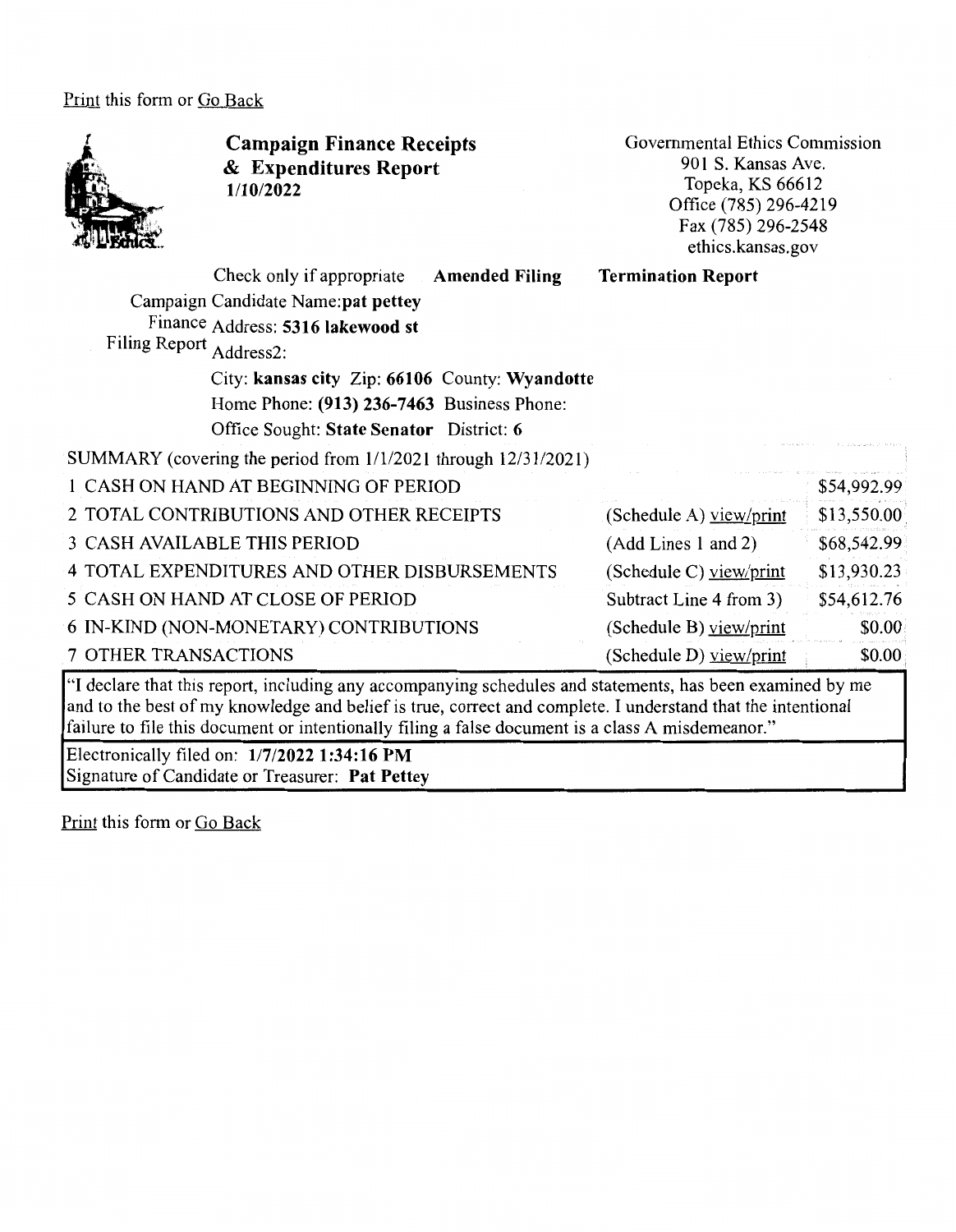#### **SCHEDULE A**

#### **CONTRIBUTIONS AND OTHER RECEIPTS**

## **Candidate:** pat pettey

|          | <b>Name and Address</b><br>of Contributor                                           | <b>Type of Payment</b>                | Occupation of                               |               |  |
|----------|-------------------------------------------------------------------------------------|---------------------------------------|---------------------------------------------|---------------|--|
| Date     |                                                                                     | Cash, Check, Loan, E-<br>funds, Other | <b>Individual Giving</b><br>More Than \$150 | <b>Amount</b> |  |
| 12/30/21 | Smile Direct club LLC<br>414 Union St., 8th floor<br>Nashville TN 37219             | Check                                 |                                             | \$500.00      |  |
| 12/28/21 | Ks. Crossing casino, LC<br>3501 SW Fairlawn Rd Ste.<br>200<br>Topeka KS 66614       | Check                                 |                                             | \$500.00]     |  |
| 12/27/21 | Ks funeral directors asso<br>PAC<br>1200 S. Kansas Ave.<br>Topeka KS 66612          | Check                                 |                                             | \$200.00]     |  |
| 12/24/21 | <b>LRICo Services LLC</b><br>2416 East 37th Street N<br>Wichita KS 67219            | Check                                 |                                             | \$250.00      |  |
| 12/24/21 | Teledochealth, INC PAC<br>28 Liberty Ship way, suite<br>2815<br>sausalito CA 94965  | Check                                 |                                             | \$250.00      |  |
| 12/24/21 | Ks livestock asso.PAC<br>6031 SW 37 th St<br>Topeka KS 66614                        | Check                                 |                                             | \$250.00      |  |
| 12/20/21 | <b>BCS</b> Design, Inc<br>19930 W. 161 St<br>Olathe KS 66062                        | Check                                 |                                             | \$500.00      |  |
| 12/20/21 | Stray dog PAC of Kansas<br>11460 Tomohawk Creek<br>Pkwy.ste.300<br>Leawood KS 66211 | Check                                 |                                             | \$200.00      |  |
| 12/18/21 | Loan max<br>3440 Preston Ridge rd<br>Alpharetta GA 30005                            | Check                                 |                                             | \$250.00]     |  |
| 12/17/21 | Kansas Dental PAC<br>5200 SW Huntoon St.<br>Topeka KS 66604                         | Check                                 |                                             | \$250.00      |  |
| 12/10/21 | JC Consulting, LLC<br>700 SW Jackson St.<br>suite1100<br>Topeka KS 66603            | Check                                 |                                             | \$100.00]     |  |
| 12/10/21 | Managed Care with heart Co. Check                                                   |                                       |                                             | \$500.00]     |  |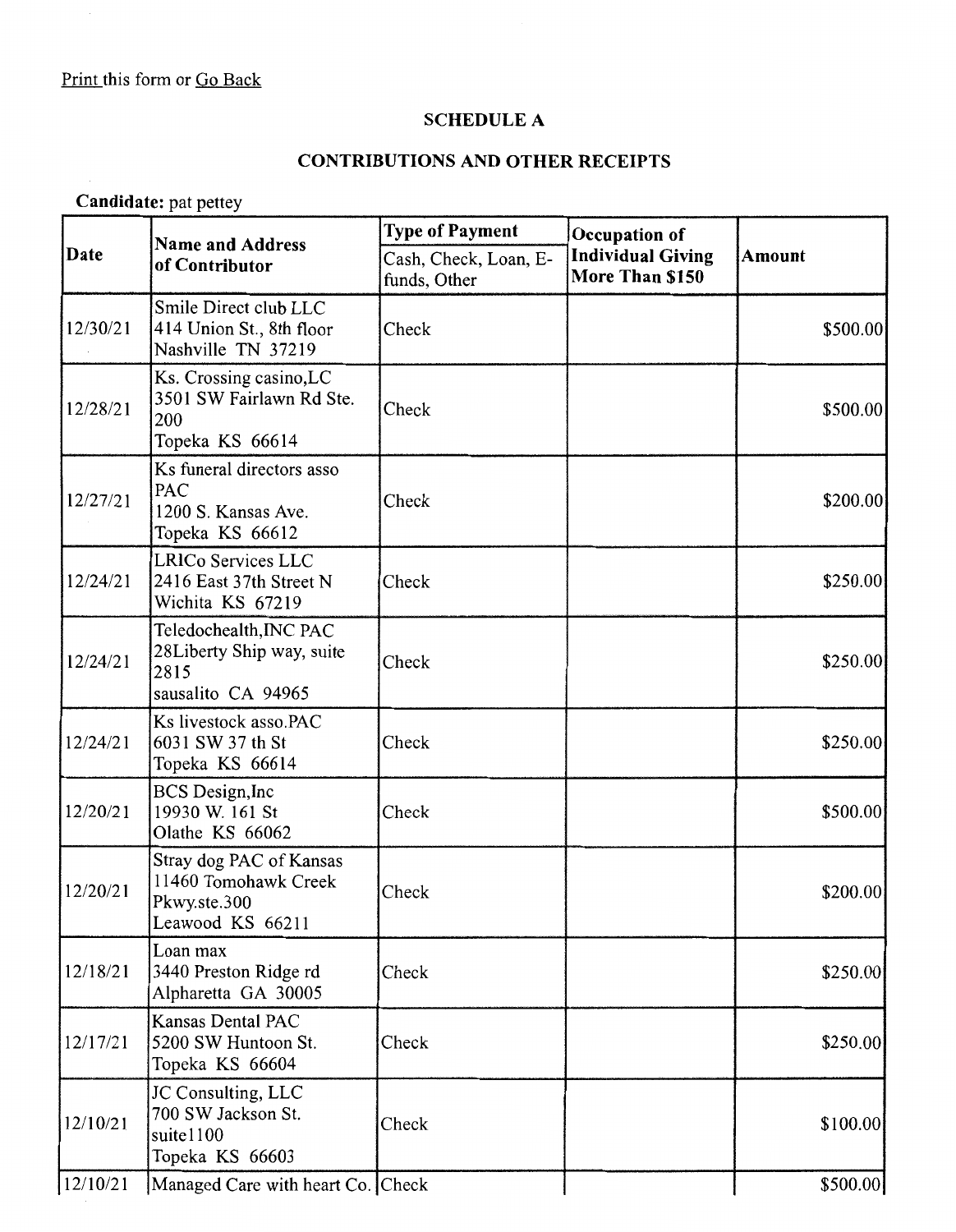|          | 65 E State St Ste 201<br>Columbus OH 43215                                              |       |            |
|----------|-----------------------------------------------------------------------------------------|-------|------------|
| 12/06/21 | Kansas<br>independentpharmacy PAC<br>3512 SW Fairlawn Rd STe.<br>300<br>Topeka KS 66614 | Check | \$500.00   |
| 12/06/21 | Ks. Contractors PAC<br>800 SW. Jackson St. #100<br>Topeka KS 66612                      | Check | \$250.00   |
| 12/06/21 | <b>BCBSKS</b><br>1133 SW Topeka Blvd<br>Topeka KS 66604                                 | Check | \$250.00]  |
| 12/06/21 | United health group<br>330 NW 82nd<br>Topeka KS 66617                                   | Check | \$1,000.00 |
| 12/03/21 | Midwest health, INC<br>3024 SW Wanamaker Rd<br>suite 300<br>Topeka KS 66614             | Check | \$300.00   |
| 12/03/21 | <b>KHCA PAC</b><br>1100 SW Gage Blvd PO Box<br>4770<br>Topeka KS 66604                  | Check | \$300.00   |
| 12/01/21 | PAC of Ophthalmologist<br>10 W. Phillip rd suite 120<br>VermonHills IL 60061            | Check | \$500.00   |
| 11/24/21 | T-Mobile<br>12920 SE 38th St<br>Bellevue WA 98006                                       | Check | \$500.00   |
| 11/23/21 | <b>CVS</b> Health<br>1 CVS Drive, MC287<br>Woonsocket RI 2895                           | Check | \$250.00   |
| 11/11/21 | Hy Vee Employees Inc. PAC<br>5820 Westown Parkway<br>West Des Moines IA 50266           | Check | \$250.00   |
| 11/10/21 | Kansas Automobile dealers<br>PAC<br>731 South Kansas Ave<br>Topeka KS 66603             | Check | \$250.00   |
| 11/04/21 | Ks Asso. of Nurse<br>Anethetists<br>PO Box 4006<br>lawrence KS 66046                    | Check | \$500.00   |
| 11/04/21 | <b>HCA Kansas Good</b><br>Government fund<br>550 N. Hillside St<br>Wichita KS 67214     | Check | \$500.00   |
| 11/02/21 | Blue Cross Blue Shield of                                                               | Check | \$250.00   |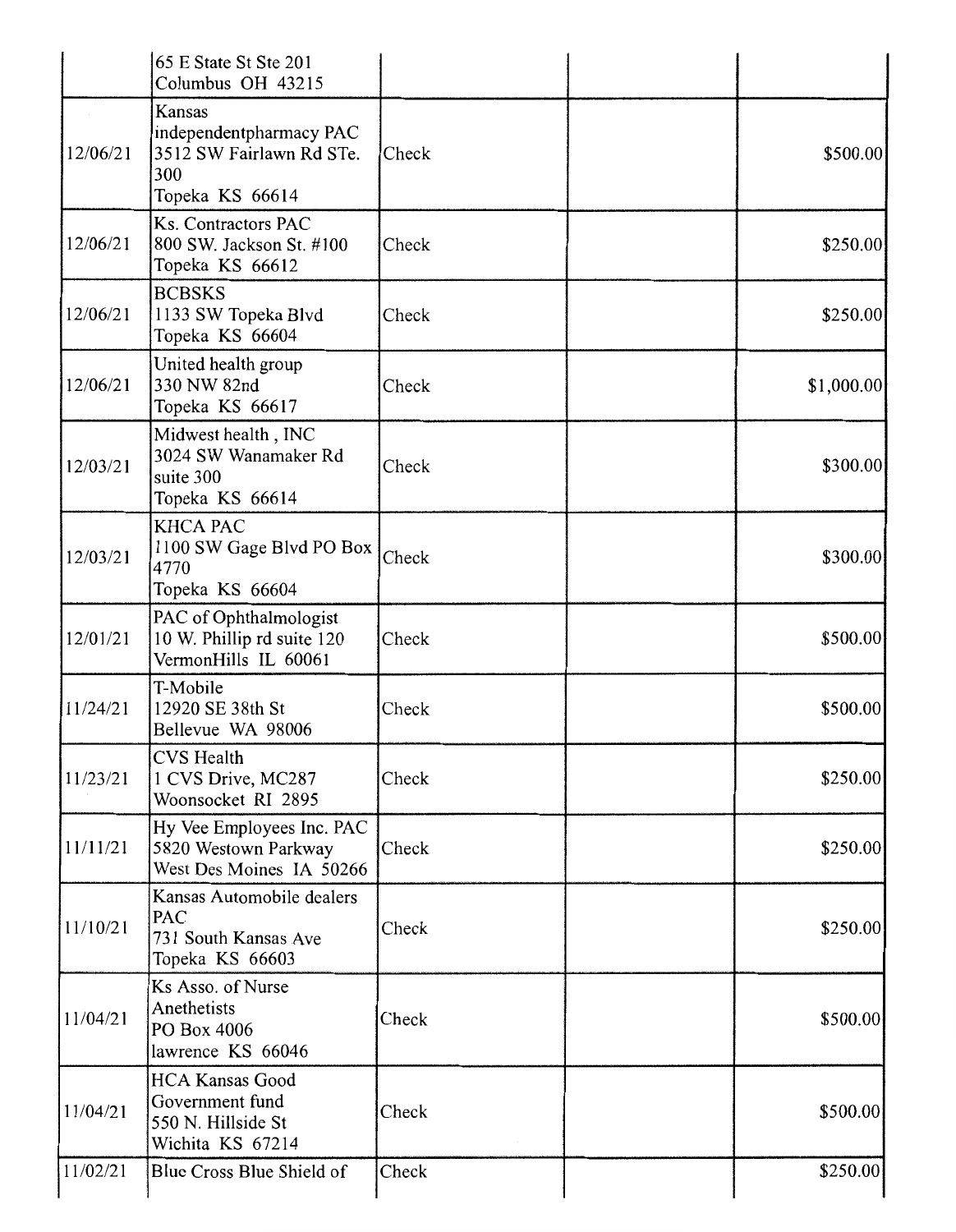|                                                | Kansas<br>1133 SW Topeka Blvd<br>Topeka KS 66604                                             |       |             |
|------------------------------------------------|----------------------------------------------------------------------------------------------|-------|-------------|
| 11/02/21                                       | BNSF railway company<br>2500Lou Menk Dr, AOB -2<br>Fort Worth TX 76131                       | Check | \$500.00    |
| 10/29/21                                       | Hollywood Casino of Kansas<br>speedway<br>777 Hollywood Casino Blvd.<br>Kansas City KS 66111 | Check | \$500.00    |
| 10/29/21                                       | Local#124Voluntary Political<br>fund<br>301 East 103rd St. Terr.<br>Kansas City MO 64114     | Check | \$1,000.00] |
| 10/20/21                                       | Ks rural Independent<br>Telecoms PAC<br>PO Box 4799<br>Topeka KS 66604                       | Check | \$500.00    |
| 09/20/21                                       | MERCK& Co, Inc<br>2000 Galloping Hill Road<br>ilworth NJ 7033                                | Check | \$250.00]   |
| 08/30/21                                       | Altria Client Services LLC<br>1415 L St. Suite 1150<br>Sacramento CA 95864                   | Check | \$500.00    |
| 08/28/21                                       | One Gas Inc. PAC<br>15 East 5th Street<br>Tulsa OK 74103                                     | Check | \$250.00    |
| 08/28/21                                       | Kansas Hospital Asso. PAC<br>215 SE 8th Ave<br>Topeka KS 66603                               | Check | \$500.00    |
| 07/15/21                                       | AT&T Services, Inc<br>220 SE, 6th Ave.<br>Topeka KS 66603                                    | Check | \$200.00]   |
|                                                | Total Itemized Receipts for Period                                                           |       | \$13550.00  |
| Total Unitemized Contributions (\$50 or less)  |                                                                                              | \$0   |             |
| Sale of Political Materials (Unitemized)       |                                                                                              | \$0   |             |
| Total Contributions When Contributor Not Known |                                                                                              | \$0   |             |
|                                                | TOTAL RECEIPTS THIS PERIOD                                                                   |       | \$13550.00  |

Print this form or Go Back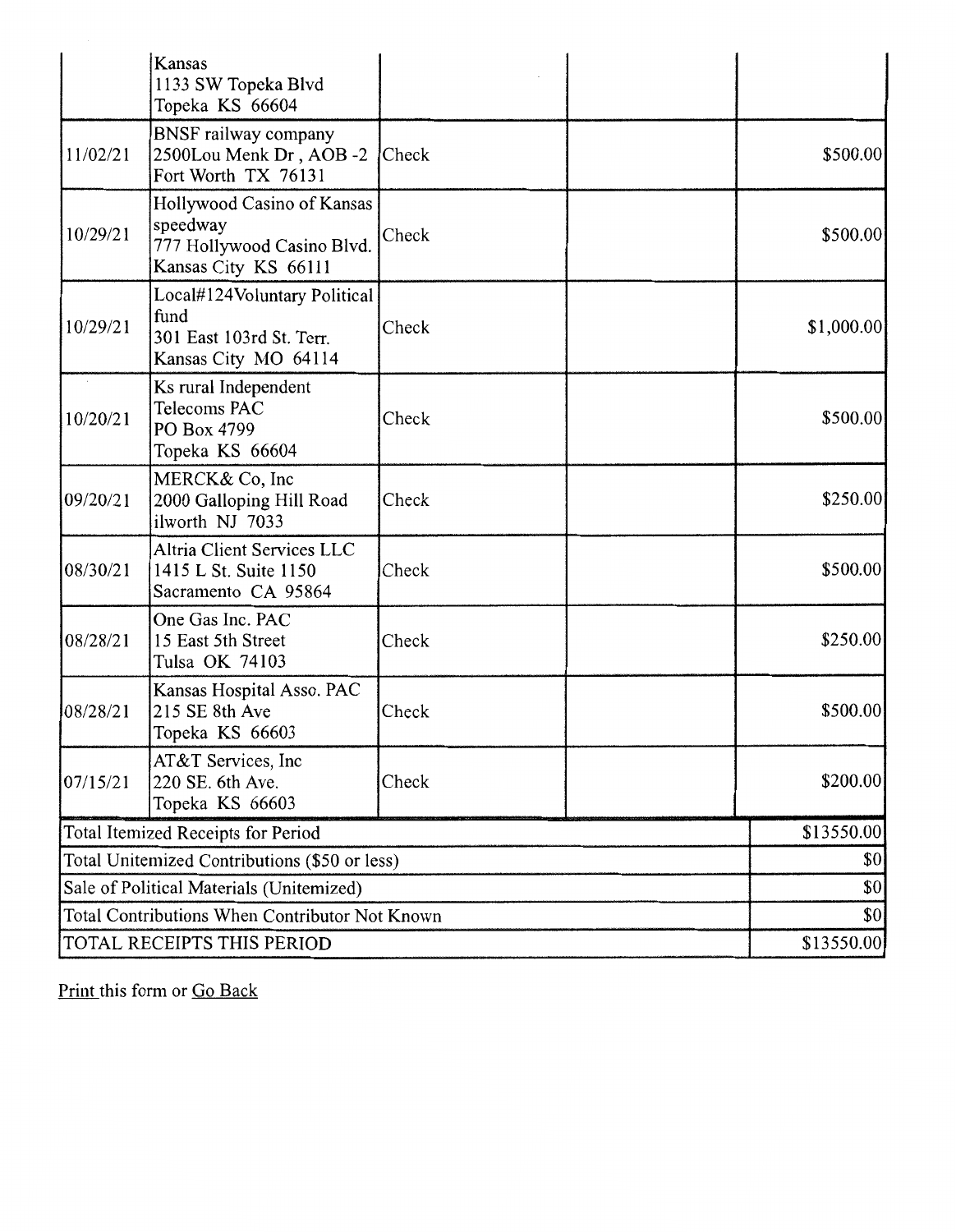#### **SCHEDULE C**

### **EXPENDITURES AND OTHER DISBURSEMENTS**

# **Candidate:** pat pettey

| Date     | <b>Name and Address</b>                                                | <b>Purpose of Expenditure</b><br>or Disbursement   | <b>Amount</b> |
|----------|------------------------------------------------------------------------|----------------------------------------------------|---------------|
| 12/31/21 | milack Talia<br>6829 Bluejacket St.<br>Shawnee KS 66203                | Electronic/Website Advertising website             | \$55.00       |
| 12/31/21 | Pat Pettey<br>5316 lakewood st<br>kansas city KS 66106                 | Meeting/Travel mileage for year                    | \$1,205.68    |
| 12/31/21 | Pat Pettey<br>5316 lakewood st<br>kansas city KS 66106                 | Reimbursement K tag charges                        | \$179.00      |
| 12/31/21 | Pat Pettey<br>5316 lakewood st<br>kansas city KS 66106                 | Electronic/Website Advertising cell<br>phone usage | \$480.00      |
| 12/31/21 | Pat Pettey<br>5316 lakewood st<br>kansas city KS 66106                 | Electronic/Website Advertising home<br>internet    | \$684.00      |
| 12/21/21 | <b>BZDirect</b><br>1350 Connecticut Ave NW #400<br>washington DC 20036 | Newsletter mailer & postage                        | \$2,996.02    |
| 12/14/21 | Pat Pettey<br>5316 lakewood st<br>kansas city KS 66106                 | Subscription sunflower journal                     | \$160.00      |
| 12/08/21 | metromedia, INc<br>14300 Kenneth Rd Ste. 210<br>Leawood KS 66224       | Newspaper Ads ad                                   | \$295.00      |
| 12/07/21 | Pat Pettey<br>5316 lakewood st<br>kansas city KS 66106                 | Fundraising Expenses post card work                | \$480.00      |
| 12/01/21 | lee's printing<br>894 Central Ave<br>Kansas city KS 66101              | Printing Bday post cards                           | \$500.88      |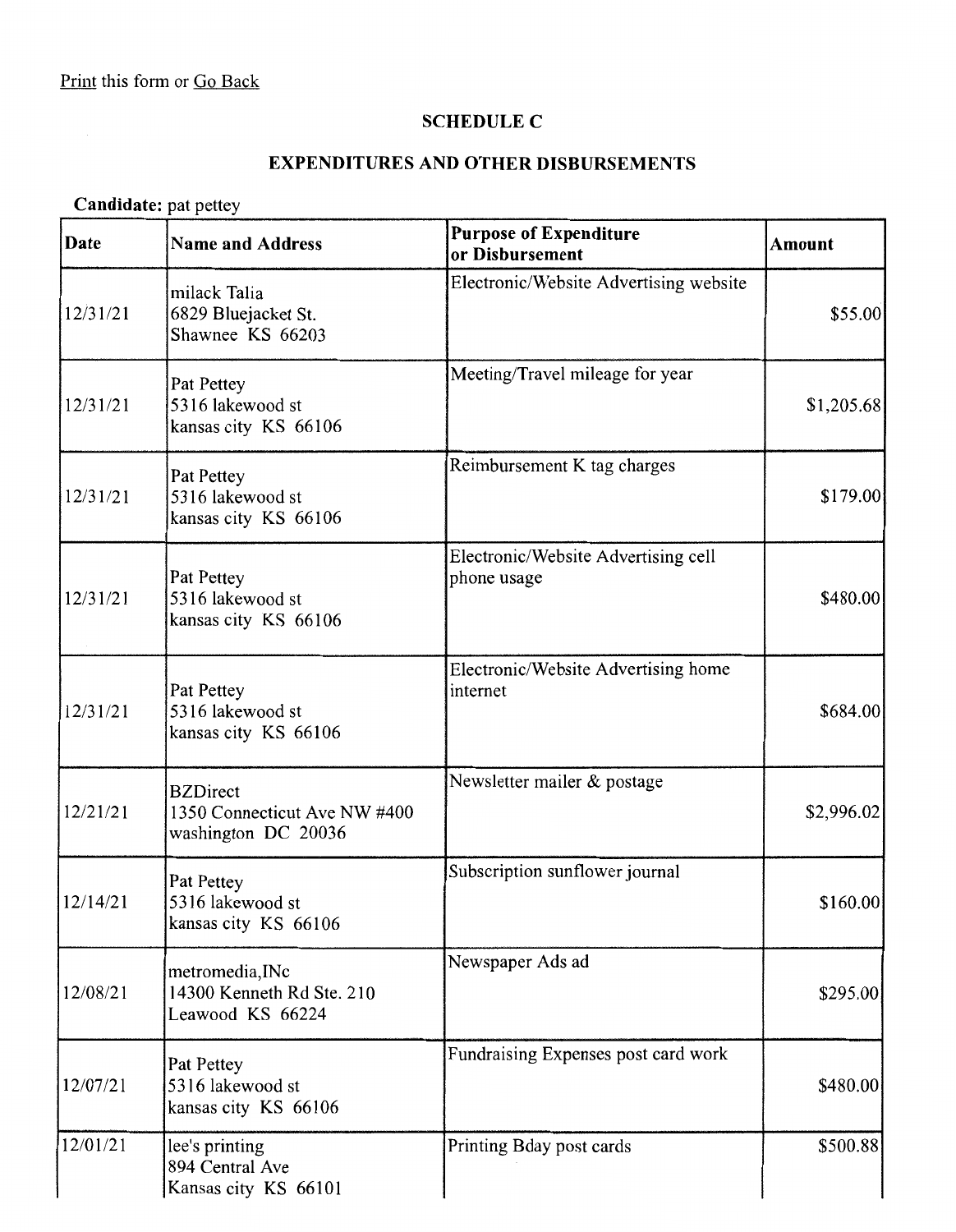| 11/15/21  | <b>USPS</b><br>3400 Strong ave.<br>Kansas City KS 66106                   | Postage/Shipping Bday post cards             | \$200.00  |
|-----------|---------------------------------------------------------------------------|----------------------------------------------|-----------|
| 10/25/21  | <b>USPS</b><br>3400 Strong ave.<br>Kansas City KS 66106                   | Postage/Shipping Bday post cards             | \$200.00  |
| 10/18/21  | Pat Pettey<br>5316 lakewood st<br>kansas city KS 66106                    | Meeting/Travel CSG legislative<br>conference | \$132.41  |
| 10/15/21  | Office Max<br>5830 Antioch Rd<br>Merriam KS 66202                         | Supplies printer ink                         | \$92.50]  |
| 10/10/21  | <b>Cancer Action</b><br>10520 Barkley suite 100<br>Overland Park KS 66212 | Donation/Contrib silent auction              | \$295.00  |
| 10/07/21  | Madam president camp<br>6750 Antioch rd suite 305 J<br>Merriam KS 66204   | Donation/Contrib donation                    | \$350.00  |
| 10/05/21  | Bishop Ward High School<br>708 N. 18th St<br>Kansas city KS 66102         | Donation/Contrib ticket                      | \$60.00   |
| 09/27/21  | Pat Pettey<br>5316 lakewood st<br>kansas city KS 66106                    | Tickets family conservancy fundraiser        | \$150.00  |
| 109/21/21 | Pat Pettey<br>5316 lakewood st<br>kansas city KS 66106                    | Meeting/Travel CSG hotel stay                | \$157.05  |
| 09/14/21  | turner Community connection<br>929 S. 55th<br>Kansas City KS 66106        | Donation/Contrib dues                        | \$100.00] |
| 08/26/21  | <b>USPS</b><br>3400 Strong ave.<br>Kansas City KS 66106                   | Postage/Shipping Bday post cards             | \$261.20  |
| 08/24/21  | <b>USPS</b><br>3400 Strong ave.<br>Kansas City KS 66106                   | Printing Bday post cards                     | \$180.00  |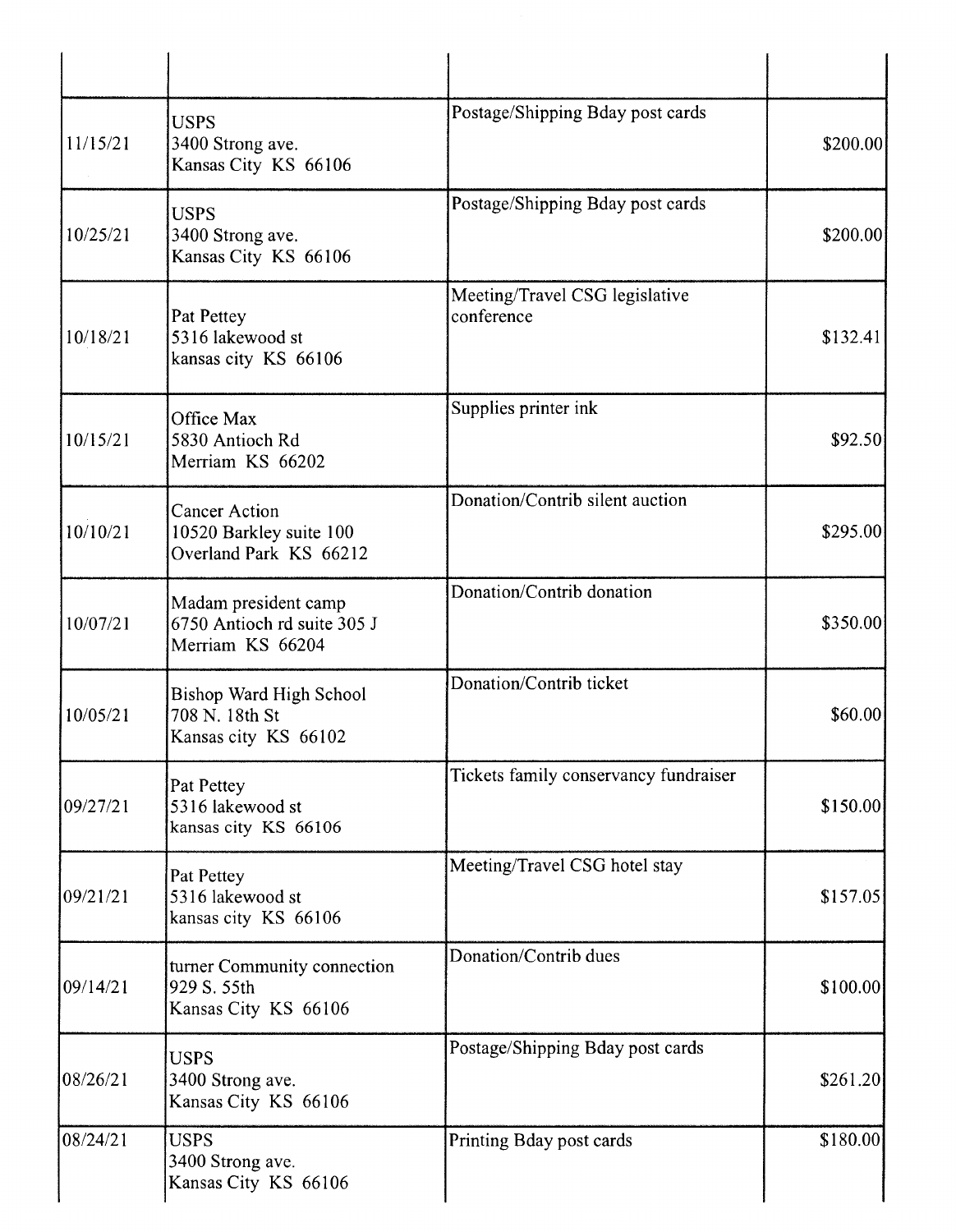| 08/24/21 | Cross-Lines community<br>outreach.inc<br>736 Shawnee Ave.<br>kansas City KS 66105 | Donation/Contrib ticket                 | \$76.88  |
|----------|-----------------------------------------------------------------------------------|-----------------------------------------|----------|
| 08/24/21 | CASA Jo & WYCO<br>6950 Squibb, suite 300<br>Mission KS 66202                      | Donation/Contrib ticket                 | \$100.00 |
| 08/24/21 | The voter network<br>6700 Antioch rd. STE 305G<br>merriam KS 66204                | Donation/Contrib ticket                 | \$150.00 |
| 08/23/21 | Office Max<br>5830 Antioch Rd<br>Merriam KS 66202                                 | Supplies printer ink                    | \$56.82  |
| 08/23/21 | lee's printing<br>894 Central Ave<br>Kansas city KS 66101                         | Printing Bday post cards                | \$309.23 |
| 08/17/21 | Pat Pettey<br>5316 lakewood st<br>kansas city KS 66106                            | Donation/Contrib Dream KCK              | \$66.70  |
| 08/12/21 | <b>USPS</b><br>3400 Strong ave.<br>Kansas City KS 66106                           | Postage/Shipping STAMPS                 | \$100.80 |
| 08/09/21 | <b>USPS</b><br>3400 Strong ave.<br>Kansas City KS 66106                           | Postage/Shipping STAMPS                 | \$180.00 |
| 08/06/21 | <b>Growing Futures</b><br>8155 Santa Fe Drive<br>Overland Park KS 66204           | Donation/Contrib harvesting hope        | \$60.00  |
| 07/15/21 | <b>USPS</b><br>894 Central Ave<br>Kansas city KS 66101                            | Postage/Shipping STAMPS                 | \$180.00 |
| 07/07/21 | callender Printing<br>740 Nebraska Ave<br>Kansas City KS 66101                    | Fundraising Expenses fundraising letter | \$328.28 |
| 07/07/21 | National fire safety council inc<br>PO Box 378<br>Michigan center MI 49254        | Donation/Contrib donation               | \$80.00  |
|          |                                                                                   |                                         |          |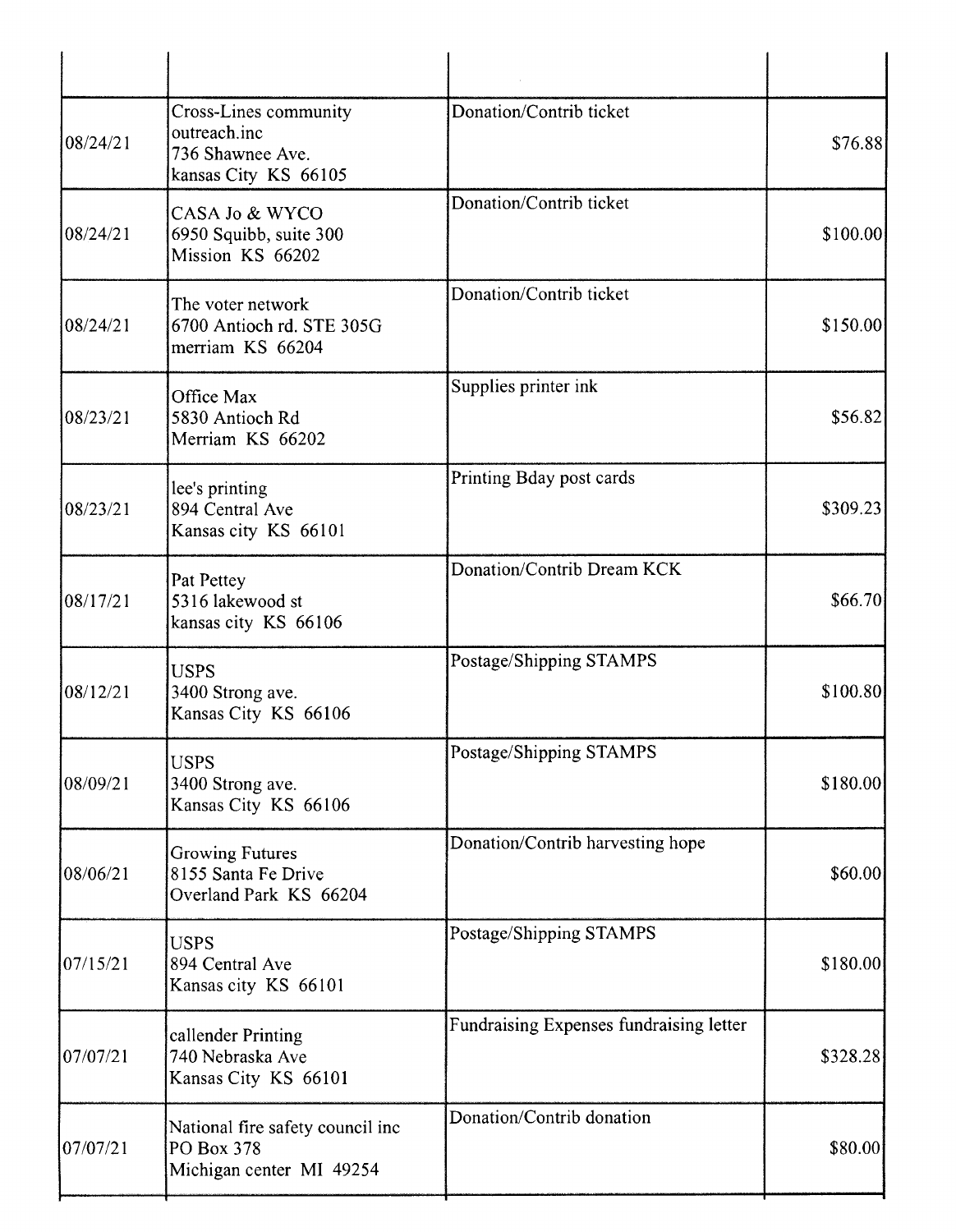| 07/02/21 | JOCO Democrats<br>21707 W. 62nd St<br>Shawnee KS 22218    | Fundraising Expenses silent auction                          | \$130.00  |
|----------|-----------------------------------------------------------|--------------------------------------------------------------|-----------|
| 06/18/21 | <b>USPS</b><br>3400 Strong ave.<br>Kansas City KS 66106   | Postage/Shipping STAMPS                                      | \$180.00  |
| 06/14/21 | lee's printing<br>894 Central Ave<br>Kansas city KS 66101 | Printing Bday post cards                                     | \$281.54] |
| 06/10/21 | <b>USPS</b><br>3400 Strong ave.<br>Kansas City KS 66106   | Postage/Shipping STAMPS                                      | \$180.00  |
| 06/01/21 | <b>USPS</b><br>3400 Strong ave.<br>Kansas City KS 66106   | Postage/Shipping STAMPS                                      | \$180.00  |
| 05/27/21 | <b>USPS</b><br>3400 Strong ave.<br>Kansas City KS 66106   | Postage/Shipping STAMPS                                      | \$180.00] |
| 05/12/21 | Pat Pettey<br>5316 lakewood st<br>kansas city KS 66106    | Postage/Shipping STAMPS                                      | \$108.00  |
| 04/16/21 | Grace Med<br>1150 N.broadway<br>Wichita KS 67214          | Donation/Contrib donation                                    | \$150.00] |
| 04/15/21 | milack Talia<br>6829 Bluejacket St.<br>Shawnee KS 66203   | Electronic/Website Advertising website                       | \$55.00   |
| 04/12/21 | lee's printing<br>894 Central Ave<br>Kansas city KS 66101 | Printing Bday post cards                                     | \$281.54] |
| 04/01/21 | <b>USPS</b><br>3400 Strong ave.<br>Kansas City KS 66106   | Postage/Shipping STAMPS                                      | \$55.00   |
| 03/22/21 | Pat Pettey<br>5316 lakewood st<br>kansas city KS 66106    | Subscription Shawnee mission Post                            | \$65.00   |
| 02/27/21 | Domain Registry<br>924Bergen Ave. suite 289               | Electronic/Website Advertising domain<br>renewal for 5 years | \$190.00  |